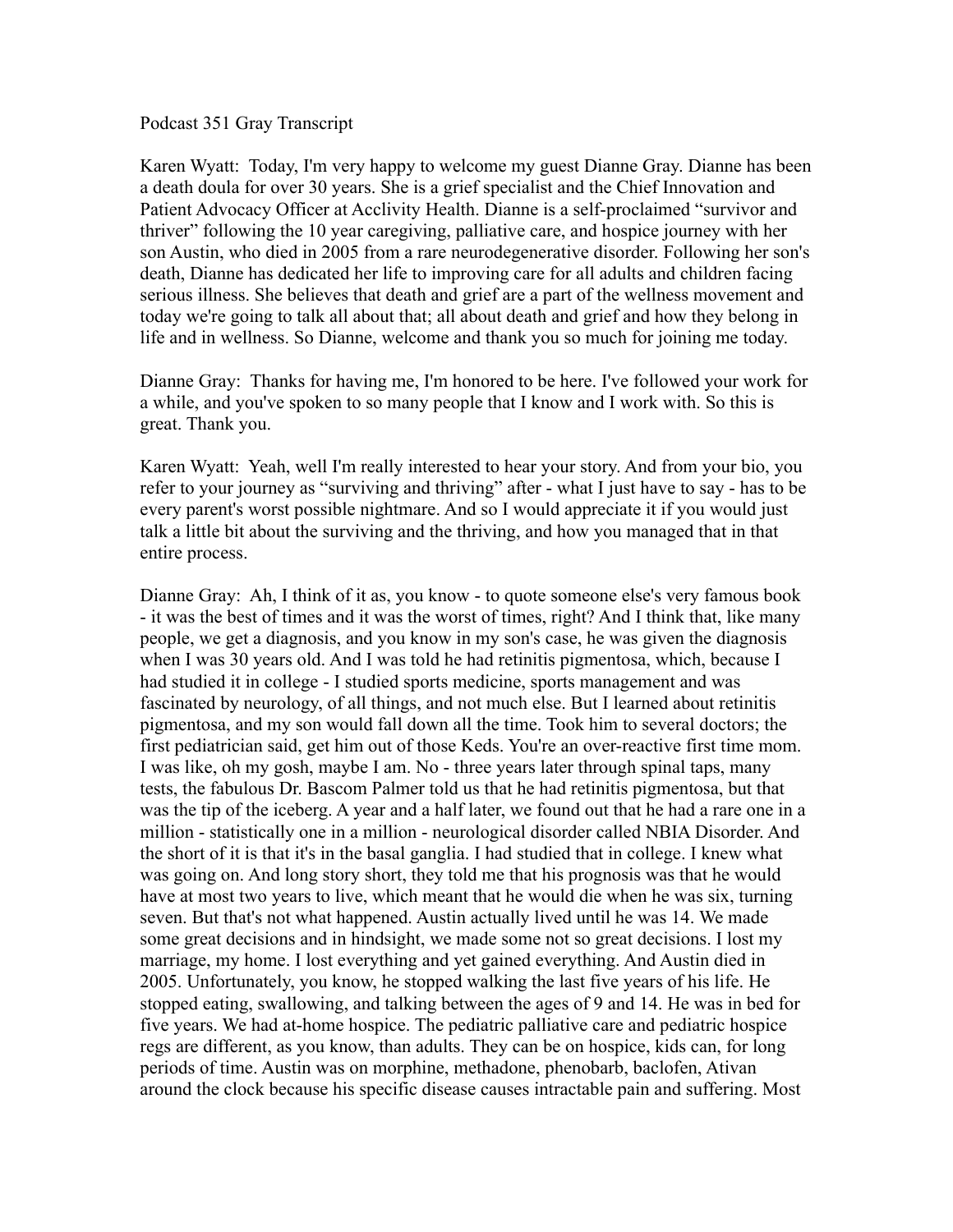physicians say that they never ever want another child with that disorder. Please don't refer them to me even though they feel great empathy and sympathy and compassion certainly. Austin suffered in four-hour cycles of excruciating pain that the morphine just didn't touch. And they were sure that we were gonna, you know, something was gonna happen and that the medication would kill him. It didn't. So the short version is that Austin was injured by - not one of our regular team nurses through hospice - we had a visiting nurse because there is a shortage of pediatric hospice and palliative care nurses in our country. And the nurse turned him and caused an injury that we could not find through traditional diagnostics. And it was determined then that Austin was also dying. And so through hospice's help we removed nutrition and hydration and that lasted 18 days. And Austin died peacefully in February of 2005.

Karen Wyatt: Oh my gosh, wow. So on that journey you became really an expert, in so many ways, in caregiving but also in loss - continual loss - and anticipatory grief, I'm sure. And then dealing with all of the grief experience afterwards, after his death.

Dianne Gray: Sure. I mean, I think also… and I have to credit my mom for teaching us this that you know, life is often a two-sided coin and through faith we know that there's dark and light. These coins - there's the heads and the tails. I mean, yes, it was a wretched, wretched experience. I mean, seriously? I mean, poop flying off the bed and you know this as a doctor - you know, dying is hard work when the body is struggling to live and struggling to die and fighting itself constantly. There's always an orifice that has something going on. And sometimes all at the same time. You see the best in people, you see the worst in people. The people you think that will be there for you can't handle it. Don't show up. Can't be bothered. Can't face pain. Can't face suffering. It looks like their child. It reminds them of something. Or the people you least expect show up as like your neighbor next door. We had a doctor who moved in next door. She was a podiatrist, but she would come and do her charts at 4:30 AM so I could sleep between 4:30 and 7:30 AM. So I got three hours of solid sleep for a couple nights a week because we didn't have care often, especially ages 0-10, you know. And Austin was cerebral, he was cognitively intact. He understood what was going on including the day he died. I told him that, I need you to go, I need you to go… For our family - this is my family's language, and not to be disrespectful to anyone else - but you know, for our family's language I said, Jesus is waiting and I want you to go to Jesus. You've been a good boy and a good son and a good brother. So I want you to go. I will carry the pain of missing you, you go now. And he looked at me like… and we had this communication between us because he couldn't speak the last few years because of, you know, everything. And his muscles were just not working. But with that said, he could smile and he could blink. So I told him, it's time. I'm deciding for us because what about what little boys want to do? They want to protect mommy and they want to stay with mommy. So we made some tough decisions and he died beautifully.

Karen Wyatt: Wow. And from the work that you're doing now, it's clear to me that you utilized, over time, the pain of all of that journey to kind of transform it into your ability to help others because you know what this path is like and you know the pain and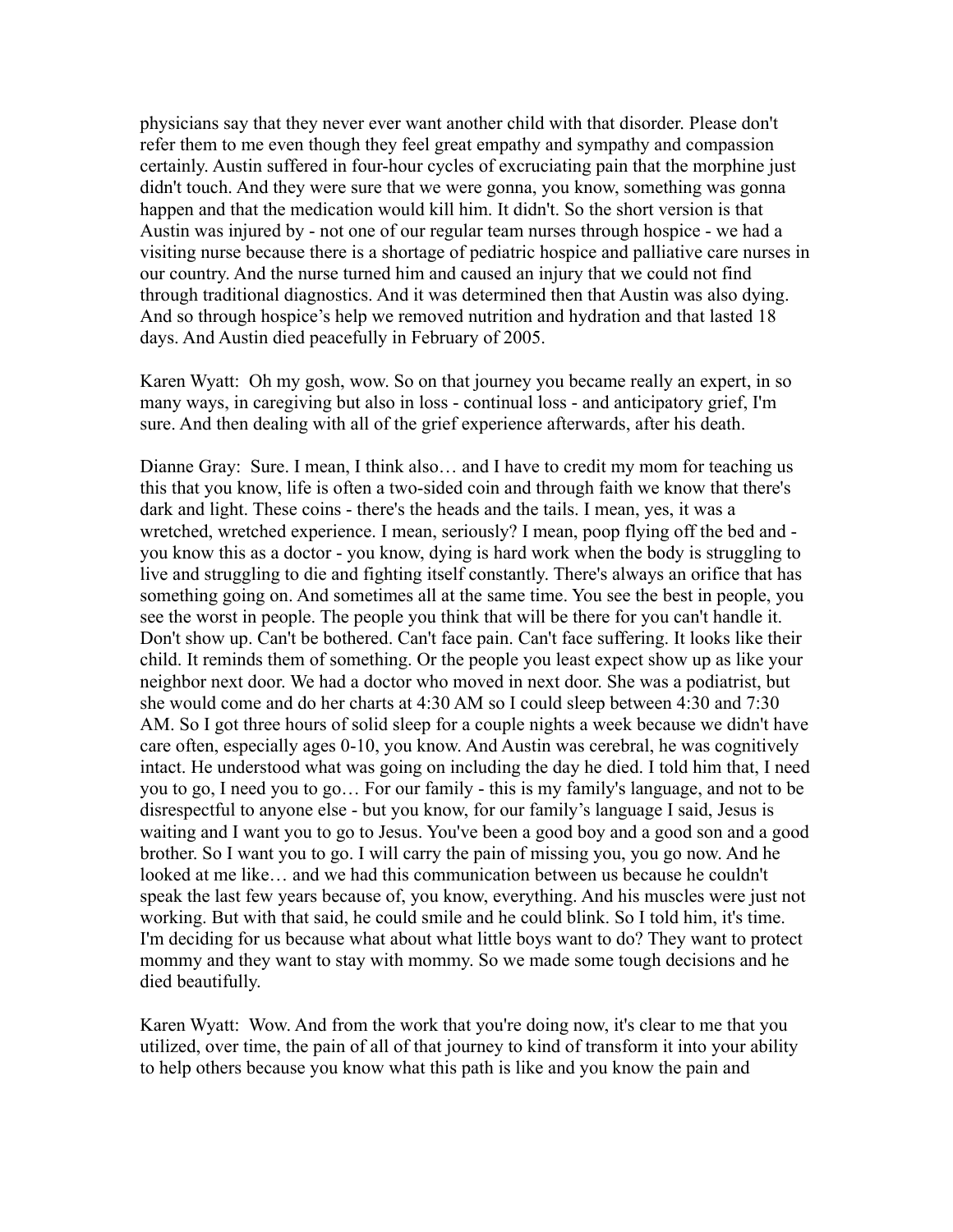suffering on the path. So were you called to start working with other people who were dying right away after his death or what was that experience like?

Dianne Gray: Well, oddly my dad died when he was 39 and I was 9. So I started learning and studying the work of Elizabeth Kubler Ross when I was like 9 and 10 years old. My dad died in the early seventies. So that's about the time that *On Death and Dying* came out and Medicare benefits started and, you know, all of these other things; the hospice benefit and all of these other things were unfolding. And that's the time where we also started this language about connection between here and there. And I have to credit my mom who said, your dad will always be with you. He is always around you. He is here. There are some other things she didn't do - like take us to the funeral, which caused its own therapy sessions.

Karen Wyatt: But normal for the times we were in.

Dianne Gray: Yeah. I want to be your friend and you make the decision and all that. But I think quite honestly in hindsight - so back to your question - is that I think I've always been in this line of work. So that's why, in college, I started helping people who were gonna die. Like I was 19 years old and I remember this girl was in a car accident when I was a little girl. I was 12 and she died in the car in front of my grandmother's house, and I ran to the car and everybody else ran away. So I think in some way I've always been this person. My dad died. He visited me when I was 14 and told me it was gonna be okay. I felt at peace ever since. So in college when there was a suicide on my floor, I ran in and the rest of the screaming girls on my floor ran out. And death is not the enemy, suffering is the enemy. If there's an enemy, suffering is - physical suffering.

Karen Wyatt: Exactly. And so it sounds like this has been your path, really, and you've you followed it. You've been willing to follow it and willing to do what is before you, it sounds like - stepping out and helping the people who come across your path who need your help.

Dianne Gray: Yes and no, quite honestly. Because I remember my best friend, when Austin died, my best friend said - we walked in one night after the movies - and she said to me, what are you gonna do now? And I was like sobbing and I said, I'm going to lay down on the sidewalk in front of my house and never get up. And so then someone from Harvard asked me if I would do a case study with them at a presentation - bioethics, right, because of my path. And I said sure, but I'm going to go back to my other life after that. And then somebody connected me to some committee and someone else connected me to the Children's Hospice and Palliative Care Network and they said, will you be on our board? And I said yeah, sure, but I'm going to go back to my other life right? Because that was you know, I've had it. And that was in 2005. So here I am still, you know?

Karen Wyatt: Here you are today – not going back yet.

Dianne Gray: I mean I had an opportunity in 2018 to go in a completely different place doing social emotional learning for children all over the world and running a foundation.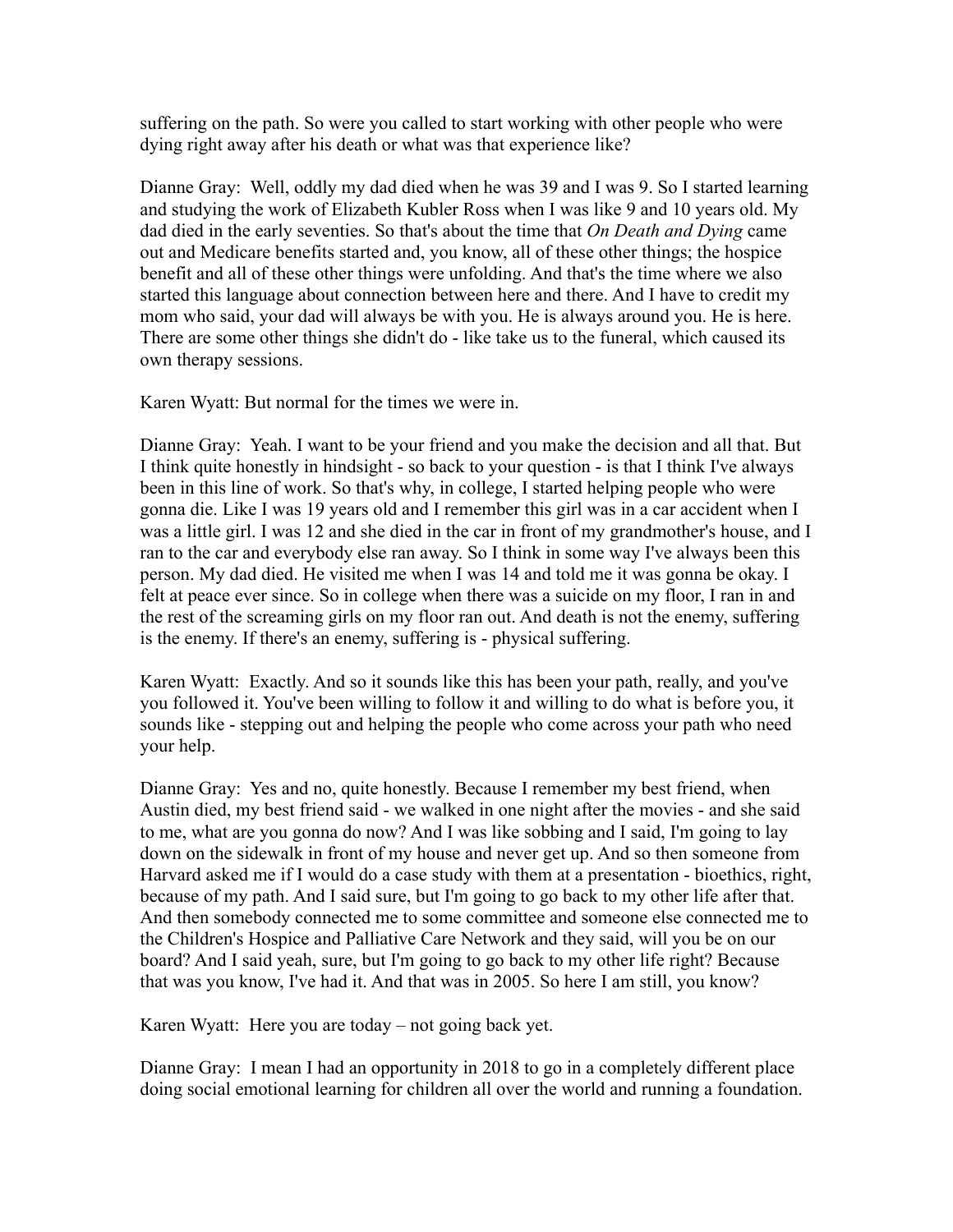And Jeremy Powell with Acclivity Health Solutions showed up at my house in Nashville knocking on the door saying, but I want you to come work with me. And I said no, I think I'm finally out of the hospital field and I'm onto this next chapter. And he said no, no, no, no. And I said, no, I started my job - I'm starting a job on Monday. And he said, I just need to talk to you for five hours. And sure enough, by the end of the talk, I said, you know what? I'm still in, and so here I am.

But to be clear, it's not the life experience - the life experience informs my empathy and compassion. But I've also taken a gazillion courses in Long Beach through what was the… There was a panel… "IPC" [?] back in the whatever, 2000's, you know. I did IPC panels. I took classes on pain management. I did go to college and studied, you know, the nervous system and pathways in the brain and every anatomy, phys, kines, premed, and have taken a bunch of courses on grief work and grief specialist classes, and became a certified death doula or end-of-life doula, and taken courses on communication and end-of-life. And you know, so I think that's as important. And just the personal part informs the empathy and compassion, if that makes sense.

Karen Wyatt: Yes. So, you have the experience and the wisdom of your experience, but you've added a lot of knowledge to it by intentionally seeking out training and teaching to learn what else you needed to know, which makes a lot of sense. And one thing in your bio that I really liked is the statement that death and grief are a part of the wellness movement. And I love hearing that because I have an issue that, many times, I don't hear that coming from the wellness movement. In fact, I sometimes hear wellness coaches who are afraid of talking about grief and afraid of the subject of death. And I feel that we do such a disservice if we leave that out. As you said, it's the other side of the coin. It's half of our existence. It's part of the cycle of life. And so, talk a little bit more about what that means to you and how we can do a better job of incorporating death into the wellness movement.

Dianne Gray: Sure. So Elizabeth Kubler Ross wrote this phenomenal document called The Dougy Letter, handwritten in markers a long time ago. A little boy named Dougy wrote to Elizabeth and said, why is there death and why do children die? And she basically wrote this beautiful document and said, just as life is about circles and seasons and, you know, a ship may go from our sight but it doesn't disappear, right? So if you look at the concept of a quadrant, we're intellectual, emotional, physical and spiritual beings, basically. So when we say that there is death as part of wellness it's that, first of all, my experience is when people finally make those plans and create a will or a living will or they decide upon a healthcare proxy, even if the rest of the family is angry about it, you know, they acknowledge the wholeness within themselves. They acknowledge birth and rebirth. If we don't you want to use the "D word," you know if a person is a Christian, I use death as a rebirth. Why? Because it's a birth into the next chapter of your soul if you're a Christian. The Buddhists believe in reincarnation. You know, we could just go on and on down that. But also, cells – our cellular structure was created to disintegrate. There are cells that don't regenerate, that's science - microscope, like let's look at it on a slide. Some live, some die. When they die, they're done. You know? It is the way it is. We'll never have another, you know, April 13, 2022 at whatever time this is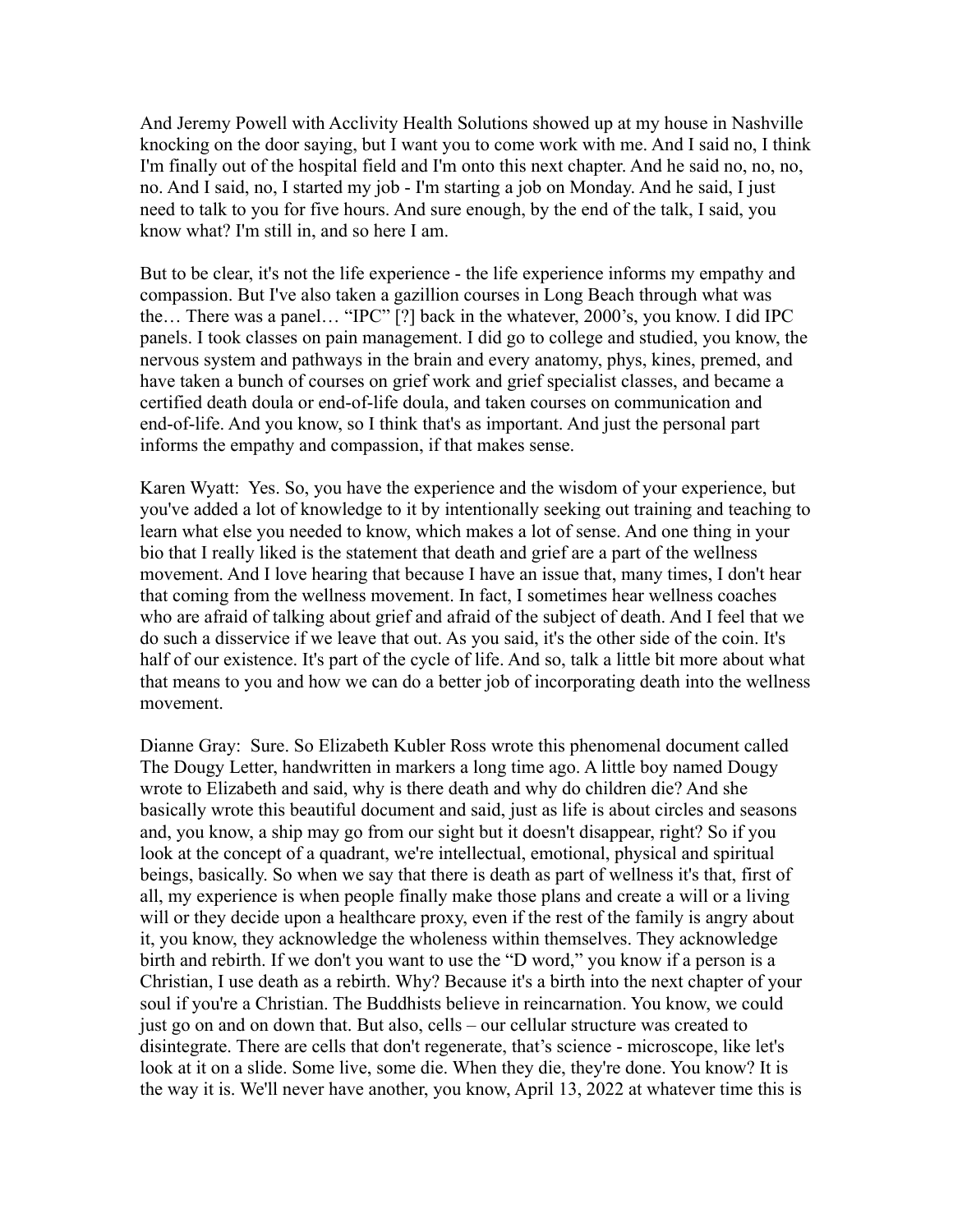right? We won't, we won't. This is it. The minute dies. So when we start accepting that, we grow to appreciate life, breath, even pain, even suffering. We start to integrate meaning, which is the work of Viktor Frankl in logotherapy. So it's nonsensical to me to say that beauty, joy, all these lovely things, but we don't want pain, we don't want suffering. We don't want that. We don't want death. We don't want grief. Because if you look at the work, the beautiful work of Khalil Gibran, your joy is your sorrow. That's wholeness; that's wellness, that's acceptance. That's making peace with the totality of the experience, and then watch out. Then look and see who one can become. But I find that when we don't acknowledge the entirety of our existence, we're really living only to a certain extent or percentage of our capacity because we're not allowing for this.

Karen Wyatt: It's so true. We can't be whole if we're in denial of this part of our existence. That is true, universally true. Everything in the universe dies that is material. And so we can't possibly be whole if we're shutting that out of our awareness and using up our energy just to deny that truth and that fact that we will die one day. It's such a waste of our time and our energy to deny what's true and even denying the most essential part of our humanity in a way.

Dianne Gray: Well, that's right. And I mean, I find too… So as a death doula, I do death doula work a little bit differently - I work virtually. I almost never meet my clients. I speak with them from - maybe I have a six month time limit basically. Um, and that's intentional. I'm not there as a crutch. I'm there to help inform and lead and mentor kind of like Alan Wolfelt companioning - I will walk alongside, right? I do help bedside in some sense, you know, this is the era of Covid, right? So a lot has changed, but I found that the people who go through the dying process with more grace and peace are those people that have come to at least an acceptance that life is finite. Life as we know it on the planet, standing, walking being in this…You know, and that doesn't have to do with religion. That's just that they come to an understanding that cells were designed to only live for a certain period of time and that's how it is right now.

Karen Wyatt: And I found too that, well, some people come to their dying process already aware of how finite life is. But in my experience, a lot of people have this awakening when they receive a terminal diagnosis or as they are approaching the end of life and it becomes real to them finally. And I don't know if you've seen that in your work, but that's when people start to begin to grow a bit at the very end of life.

Dianne Gray: It's beautiful. I call it that they blossom, right? Elizabeth Kubler Ross used to say that people pop. That's where they get to this part where all of a sudden there's an illumination. They say things and they become people that they never expected to be. Even Elizabeth Kubler Ross quite honestly was, you know, I want to die, I wanna die, I wanna die for nine years. She had a series of strokes and at the end she said, huh, okay, I kinda get it now. People are going to like, they're going to care for me too. And, it's okay. I might want to stick around for a little bit here. And that's when she died, right? Because of this peace that came from the situation for her.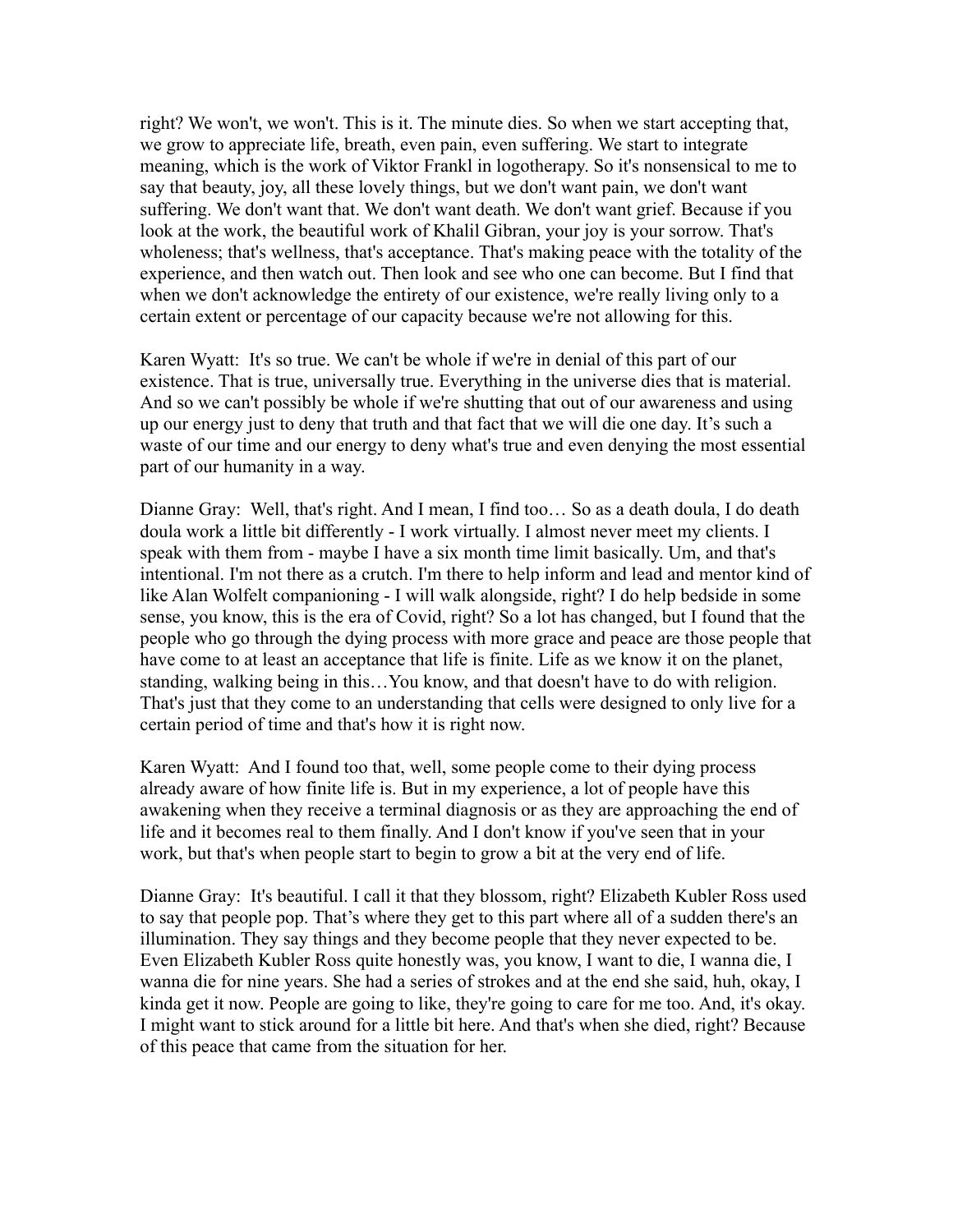Karen Wyatt: Yeah. And this role reversal in a way of having to be the patient and allow other people to give to her and take care of her after so much work that she had done for her lifetime for others.

Dianne Gray: Absolutely.

Karen Wyatt: We were talking a little bit about the work of Elizabeth Kubler Ross and I know that you mentioned that that's been helpful to you for a long time, even before your son died or before you knew that you were on this journey. But I was curious to know if there were any other tools that have been helpful to you as part of your grief process or other things you've used to help you grow and deal with grief.

Dianne Gray: Oh sure. Um well, first of all… So I'm on the board of the Elizabeth Kubler Ross Foundation. So if you look at the fact that I'm some skinny kid from Boca Raton, Florida who now lives on the west coast of Florida and ended up on the board of Elizabeth Kubler Ross Foundation, the first tool in my toolbox for grief was to imagine that anything is possible. That I might have lived through this life journey, but it also broke me open and prepared me for wondrous things. I think that the universe or for me, God, it's not just about how this bad thing happened and then all these other bad things are gonna happen. It also prepared me that, yes, just as I had a child with a rare one in a million disease and you might know somebody that died as a result of X, amazing other things could happen. Like the fact that you're doing a podcast now, right? Neither of us are in our twenties and here we are. And who knows what the next adventure is and the next adventure. And what it did was, you know, this whole concept of being open to the adventure versus always looking for the gloom and doom is based on fabulous research on resilience. And you know, we know that being resilient depends upon a few things.

First of all, I exercised through my grief. Okay, it was mighty tempting to lay on the couch and not move for the rest of my life. But when I one day woke up and I thought, oh gosh - actually it was an expletive - you know, how I grieve is on me. Great, that's the truth of the matter. How I grieved was on me. I couldn't change the fact that I was grieving because the death obviously happened. And not just the death, the 14 years before. But that it was on me how I was going to get through it, and it's just basic science. Endorphins. I exercised, I felt better, period. Full stop. Okay. Did I want to feel better or did I want to feel horrible? Yeah, there were days I wanted to feel horrible. So I stayed in bed and watched Hallmark and got up and got to work and came home and took care of myself, had hot tea. And the more I drink alcohol, that was science. Okay. You want to be depressed, you drink. You don't want to be depressed, don't drink. It's really not at all… Well the reason I'm making it sound kind of like that is that the emotions were so big. Grief is hard, grief is ugly, it is messy. I yelled at the water department lady, I'll never forget it. Why is my water shut off? She said ma'am, you didn't pay your bill. And yes I did. And I went back in the file and I had not paid the bill. Why? Because I left my passport in the freezer. I ran my bike into something. Grief makes your brain into scrambled eggs sometimes. And so I needed to figure out like, okay, I am not doing this this way. So exercise - what I put in my body was important, healthy food. I listen to music all the time. For me, it was Steven Curtis Chapman's music all the time - just while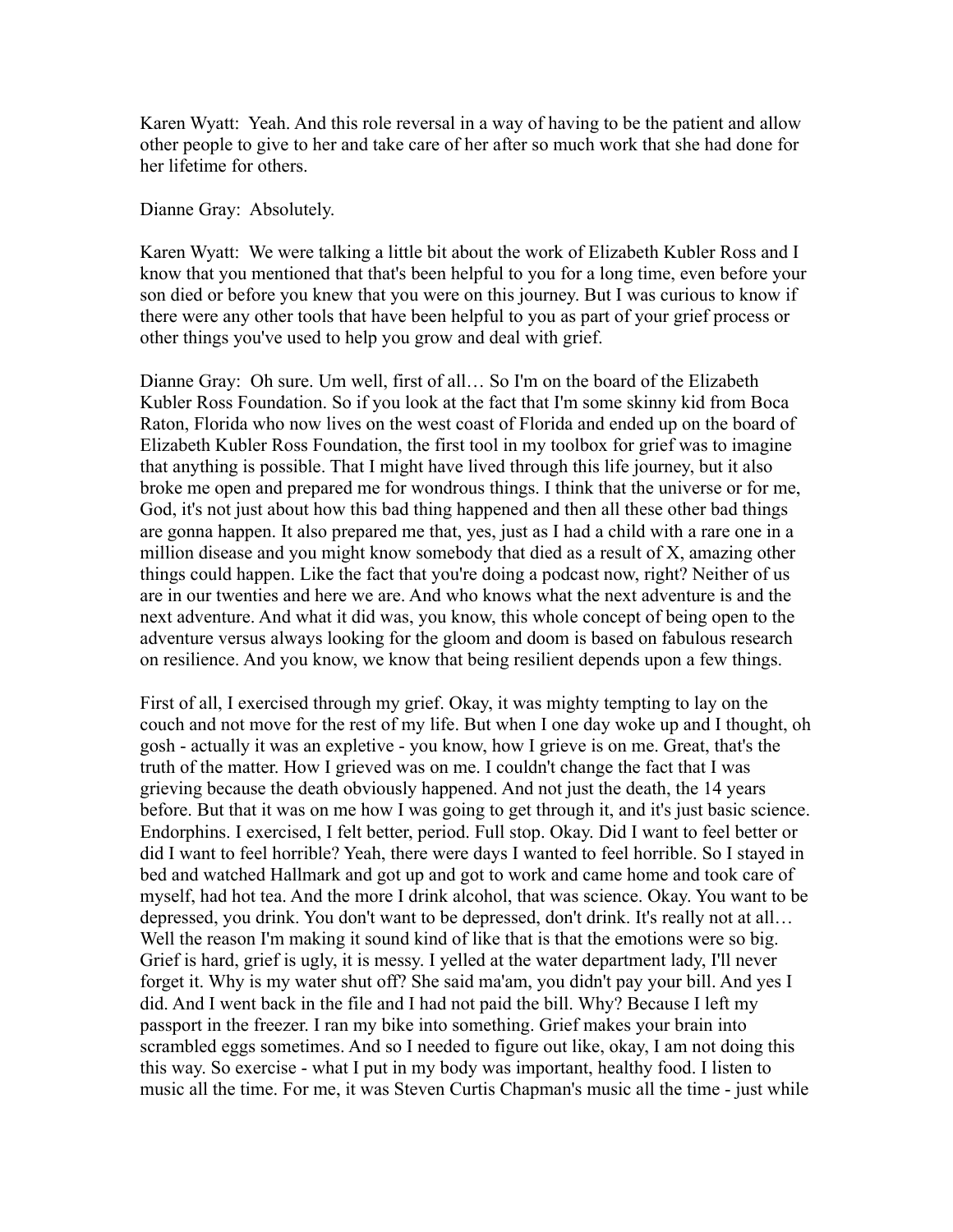I was exercising. And now Stanford has research as of, whatever year that was, that shows that music and being in nature is healing - exercise, music, nature, four things… water. My buddy J. Nichols, Wallace J. Nichols wrote a beautiful book called Blue Mind, and it talks about being in, on, near, around the water is healing, shows up on a functional MRI. So I incorporated that. You know, all these things were really helpful. The people who were toxic - I call them the energy vampires - the people who were just like, oh ohhh. I love you, but I don't have time some days for that. My daughter and I used to go to the grocery store and people would walk up - we live in a fairly smaller community and we would go to Publix and people would walk up, oh my gosh, she looks so tired. She would look at me and I would look at her and we would be like, I thought we were doing pretty good today.

Karen Wyatt: Thanks for telling me, I look tired. Great.

Dianne Gray: Yeah, I'm tired, what do you think? I think that the thing was we were actually doing okay on that day, and that's not to say… People just don't know what to say sometimes. So instead of getting mad at them, you know, I learned that people just by and large, nobody knows what to say. We all just do the best we can on any given day and that most people don't wake up looking to ruin someone else's life, you know? So that was my basic toolbox.

Karen Wyatt: And I like that they're simple tools because for one thing, you're not in a frame of mind to do anything very complicated or that has a lot of steps to it. It's like, it's simple - go outside, go for a walk, be near water, listen to some music. And you just repeat those things over and over every day as you're working your way through.

Dianne Gray: So I also was blessed though to meet some great therapists. And one or two who are really not great therapists. And it's just ludicrous. And I think, you know… What I tell people as a grief specialist is look, I apply the philosophy of be a good neighbor, the good spirit. And the reason that I apply that is that you're not gonna like every neighbor, you're not gonna like every friend, you're not going to connect with every person. So anyway, the gist of it is that we try… You know, therapists may not all fit with everyone. So go to the next person. It doesn't mean that therapy is bad. Therapy works for some people. It doesn't work for others.

Karen Wyatt: And just as in everything, you know, as you were saying, you will resonate more with certain people than you do with other people. So we just have to find those people that are on our wavelength.

Dianne Gray: Absolutely. So it's not to diminish the things that do cost money. Like I do believe in therapy. And I did end up having a great therapist who at least listened to me and my sobbing years. But one of the people that I met, Dr Gloria Horsley, she really, she's a part of the Open to Hope Foundation. She changed my life forever basically. She used to call me on Sunday night, which used to irritate the hay out of me during those years because sunday was family day in my life - and it always had been when my kids were little and my son was alive. Sunday was family day. It was family time, and it was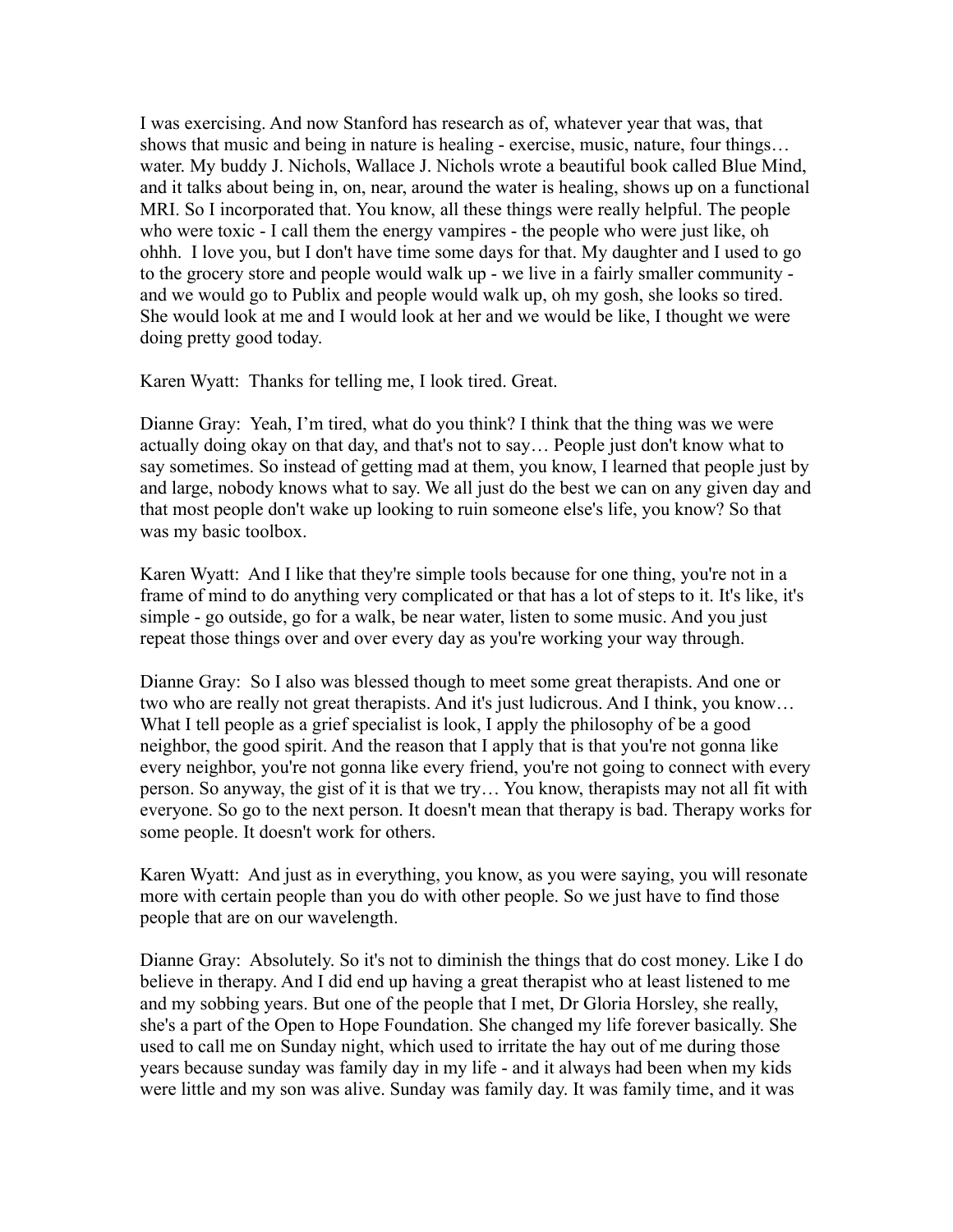personal time, and I was in my home. But Gloria used to call me at 9:30 on a Sunday night. It just used to frost me for the longest time until I realized that the reason it used to bother me so much was that I was alone on family day, and I was alone on family night. And that I didn't have anybody. But Gloria always made sure to call me on Sunday night. And she had lost her son in a tragic accident years and years prior. And I remember telling her, I want to volunteer for hospice and I wanted… One of my passions is medical ethics and I said, I want to do that. And she said, no. I said, what do you mean, no? I'm trained and… blah blah blah. She said, give it a few years. And I said, well just how long is this grief journey going to last? And she said, seven years. She said, think about it in the context of seven years. I was like, why would you ever tell me that? That's so far away. But she was being honest with me. And she said, because it's a path, the journey, it's not, you know, flip the switch thing. She said, it takes years and years and years of working through your emotions. She said, of course you're gonna laugh again. Which I did - year three I had this laugh out loud, and I almost looked around like who was that? Because it was one of those from-the-gut laughs. And I thought of Gloria on that day. Then came year five; I felt like myself. And year seven, I was fully integrated. Not with myself but who I had become. And I came to peace with the fact that I had to also mourn who I was, and I would never have her back again. I was never going to be my daughter's mother the way that I was ever again. And she needed to mourn that too.

Karen Wyatt: Mmmm that's really beautiful that you say that because I look back and… I don't know if you know this, but my father died by suicide many, many years ago, which was really the catalyst for my journey into becoming a hospice doctor. But during the early years of my grief process, I would wake up everyday thinking, someday I'll wake up in the morning and I'm going to be who I was before he died. I'm going to feel like I used to feel. And I was hanging on to that idea and I wanted… I wanted to go backwards and be who I was before. And it wasn't until I got on hospice and started sitting with patients who were dealing with life-limiting illness and families who were experiencing grief that I realized I wasn't going back. Just as you were saying, it finally hit me. And that actually, I thought, but of course an event like this in your life is meant to change you. It's meant to change who you are. It's meant to shift your path and open you and actually help you become more of who you truly are. I look at it now, that's how I see it. But, so you experienced that too, it sounds like.

Dianne Gray: I did, but also Karen… I think it's fascinating. So we, in the grieving, or those that are helping someone die, you know, nobody else is staying the same either. I separated myself out as though I was different from them. And meanwhile my next door neighbor wasn't staying the same. She had another baby. She…you know, her husband cheated on her. So she was going through her things. You know, my neighbor on the other side was going through her things. She wasn't the same. So none of us are the same. Anyway, I just was in my little bubble thinking that I was going to stay… I was mourning. And I think the more we can teach people that life is about change, period. Full stop. Get in the river, jump in because the river's going anyway and you can either try and hold onto the rock for the next five years or you can float down the river and start to see where you're going. I think we do kids and children a disservice. I mean, I've written grief books for kids and things like that. And the thing that I've learned when you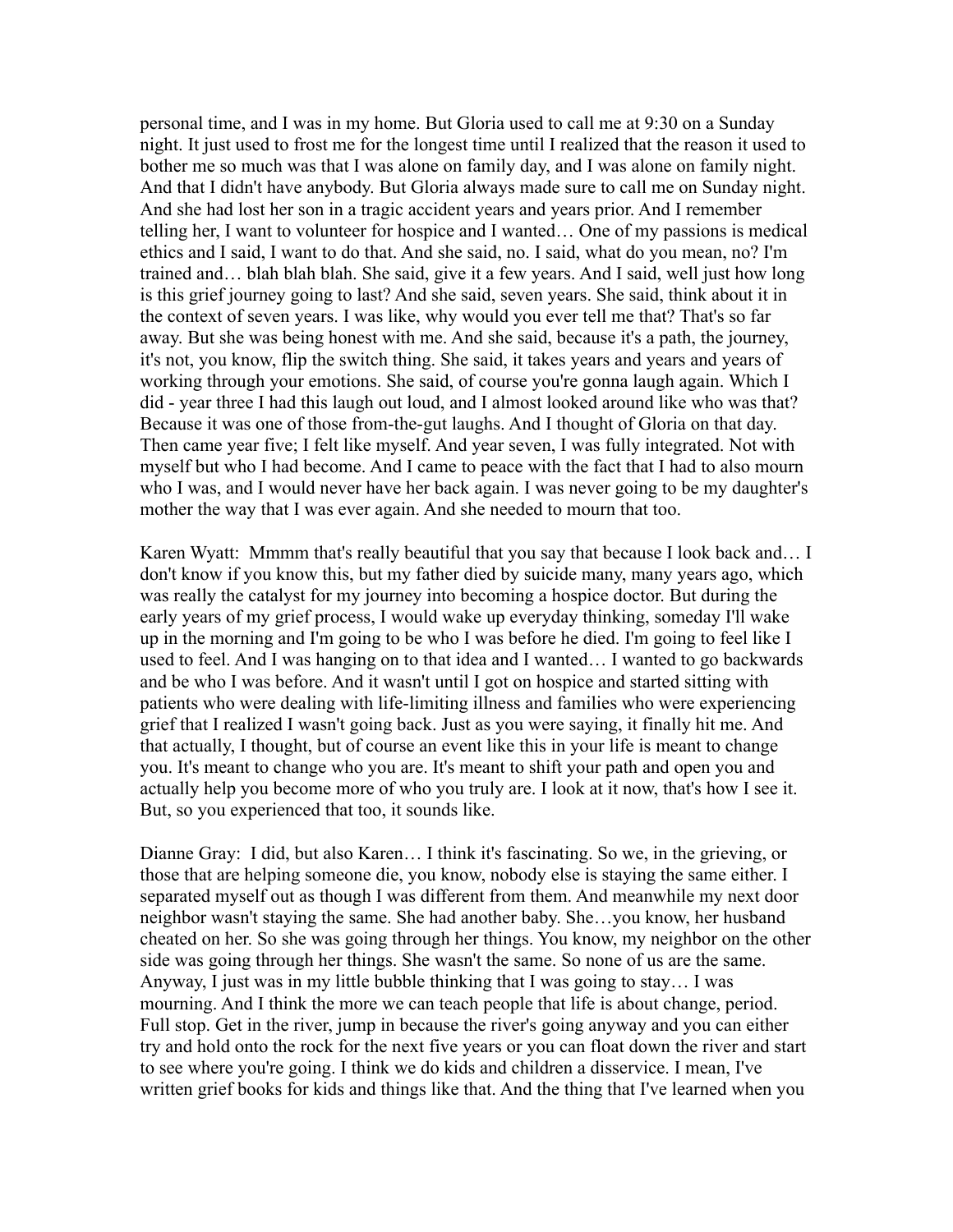talk to kids…They kind of, sort of, they might miss their doggy or their kitty or their bird or whatever, dad or mom. But they kind of, sort of get back in the river. But we, as adults, we don't do such a great job of that, I think.

Karen Wyatt: It's true. And you said something earlier about staying open to whatever happens and whatever comes your way. And I think about staying curious like, oh, isn't this interesting that this is happening now? You know, how fascinating is life? The things that end up occurring and the people we meet and the events that happen to us that we never could have predicted or imagined.

Dianne Gray: I'll tell you - true story - just happened two weeks ago. I went to the opening of a grief center for children here in Naples. And I sit down at the table, and I was exhausted. And it said, you know, table one. And I was like, it's in the front. We've all done that. We've all had to go to events when we're over-tired. I said, ok, ok, I got this. I sit down at the only seat, and I'm seated next to this guy. I was like, oh that's nice and you know, conversing and yada yada. He said, hey, let's go - while we're at table one let's go get some food. Okay, that's fine. So we're in line. And this song comes on by Brian Mcknight. And I said, oh I love that song. It's one of my favorites. And he says, yeah, Brian Mcknight. He said, I know his drummer. The guy says, I know his drummer. I said really? He said, yeah. I said, that's funny - I know his drummer. And he looked at me… Now I'm in Naples. This is somebody I know from LA. And he said, Prescott. I said, yeah, Prescott Ellison. He said, yeah, how do you know so and so?

Okay, we're talking, we get back to the table. We sit down, I pick up the phone. I called Prescott Ellison. He's texting Prescott Ellison, who has a super cool - it's called Superfoods, which is about kids and nutrition. But he used to be Brian Mcknight's drummer. And we start talking about how in this great big world of ours we come to find out that this particular person's dad has a very serious illness - autoimmune disease - had not gotten great care or information from his PCP, didn't get a prescription for a fungus and you know where that's gonna go. And he's had the fungal infection for a long time. And he said, hey, I can't believe this, but maybe you could help with my dad. And I said, all right, sure. Let me see what I can do. Let me talk to your dad. You see what I'm saying? You have the PCP. The next day the PCP calls in the prescription after not doing it for weeks and weeks and weeks on end. Dad's on the antifungal, you know, etcetera. Call NORD - National Organization of Rare Disorders. How would I have known about that? Well, because my son had a rare disorder. I wrote an article with NORD for the AAP. NORD says, hey, we have some of the best specific autoimmune disease doctors actually in south Florida at these two locations. Here are their numbers. The dad is now connected with these two amazing physicians in Tampa that are part of this network of doctors. But that's how I think it works. If I stop to look at, oh woe is me, my son died and that's the end of my life. No, it's not. It's not at all. It's that I go to some event, and you go to an event or you talk to someone or somebody listening to this says, oh my gosh, I met so and so in the grocery store. Or my car broke down on the corner of X, but I met person Y. And I have the secret sauce to help them with this one little part of their life. Maybe they just needed a smile. Maybe they needed the door opening. Elizabeth Kubler Ross gave a talk in Australia and was there doing the Q and A afterward. And this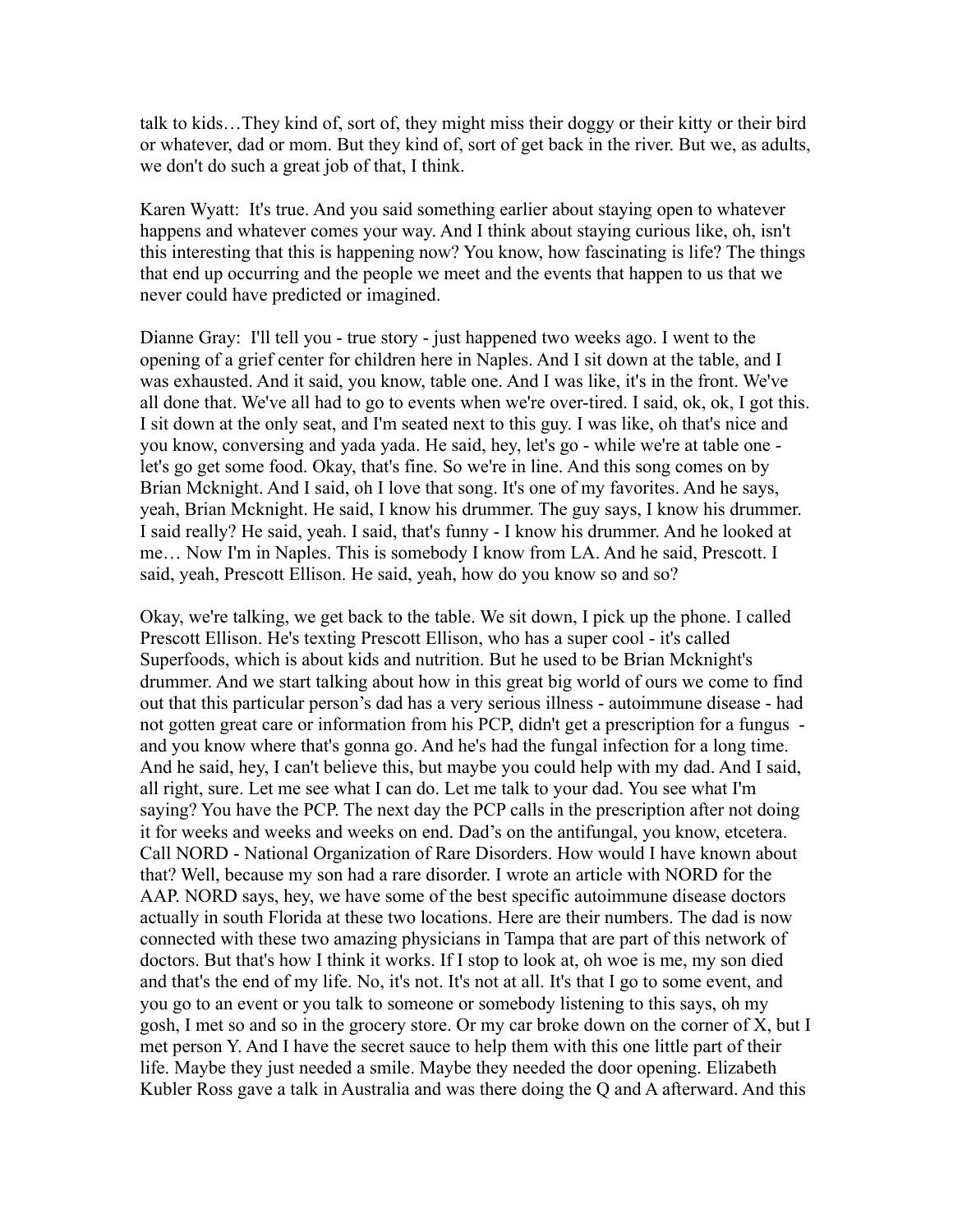flight attendant went back to her hotel where Ken Ross, Elizabeth's son, was staying in the hotel. And she called Elizabeth's room and Ken answered the phone because Elizabeth hadn't returned yet. And she was a flight attendant and she said hi, my name is so and so. And I just went to see your mother talk at this lecture hall in Australia in Sydney. And she said, I just want to tell you that I was going to kill myself. But I went to hear… Yeah, it makes me tear up, true story. I went to hear your mom talk, and she said that every life has meaning and that we need to search for the meaning and the purpose. And she said, so when I got back and I had listened to your mom, and I got back into my room there was a butterfly inside my hotel room with all the doors closed and all the windows closed and I can't explain it. But I took that as a sign that I need to dedicate my life to human service. And she became a hospice volunteer.

Karen Wyatt: Wow, wow, that gives me goosebumps.

Dianne Gray: Oh your life, Karen, your experience, your podcast, your work, the people you talk to, the people who are listening. It's all connected in some way. I know it's true. I hear these stories every day of my life. And the what and how to do with it, you know, what do we do with it all requires listening as much as it does talking.

Karen Wyatt: Yeah, it's so true. I had something similar happen speaking at an event in St. Louis and meeting some people there, including this amazing hospice nurse. And then randomly two weeks later getting a phone call from someone in Minnesota who ends up telling me her brother is in St. Louis needing hospice care and hasn't been able to get anyone to refer him for hospice care. Oh but I just met this amazing nurse. So you know it's very similar. I was able to connect them. He got on hospice care immediately. But who knew any of that could possibly happen? And you're right, we do have to pay attention, we have to listen, we have to engage with people and hear their stories and then retain some of that information to help us so that we can be a good conduit for these connections. But I really feel like it's all around us. It's everywhere. We're always, you know, at the nexus of some synapses and connections that are forming all around us when we just pay attention.

Dianne Gray: Absolutely. And ask people… I mean it's a really strange thing that we're going through right now over the last few years with Covid. You know, sequester, stay to yourself, stay isolated, etcetera. But that doesn't mean that we can't interact. Doesn't mean that we can't just send a text and say, thinking about you today, how's your life? I mean we can still do it. It's not as fun for sure. But we can still engage and interact, right?

Karen Wyatt: Yeah, definitely. And I was curious because in the bullet points I received of things we could talk about, one of the points was how social media helped you with your grieving process. And I think about that all the time that our social media is another part of our networking. We don't always use it in positive ways. But I was curious to know your take on that.

Dianne Gray: Great question. And when I do these podcasts, that's one of my favorite questions because I truly feel that we can have a polarized view of media. Many people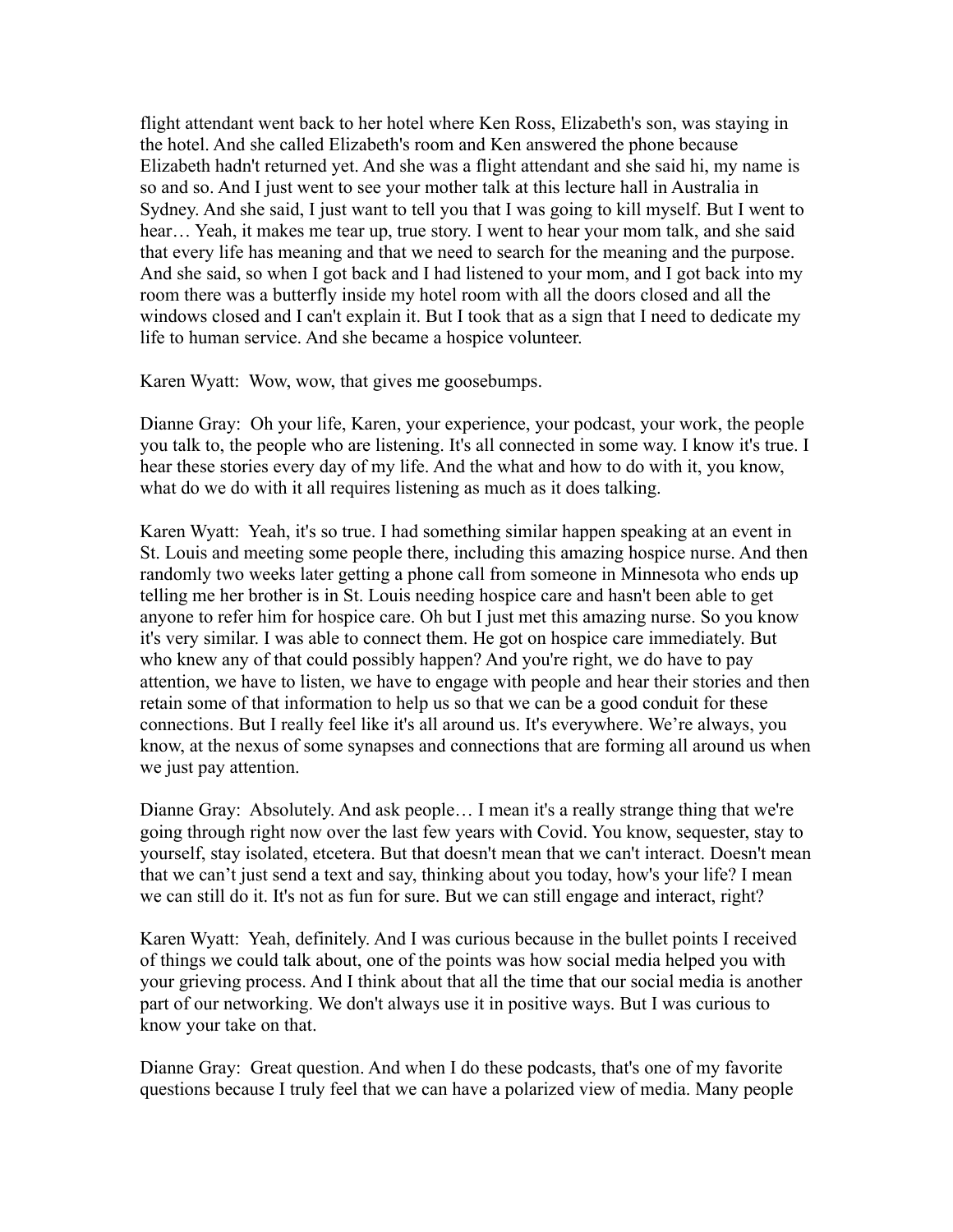say it's all bad, it's all good. But it's just like most everything else. You know, in moderation, right? So first of all your grief is about choice. You want to go down the rabbit hole. One wants to go down the rabbit hole and one wants to be a part of an angry victimized mentality - go for it. There are plenty of groups that do that. I just got tired of it after a while. And I had this message in my ear - true story. I woke up on January 4th of 2007. And for me, I heard God tell me, go and be sad no more. And regardless of whether I heard that from like God's talking to me or my own whatever, right? That's what I heard. And I thought about it and it was like oh my gosh, I have some responsibility in my own grief journey. Social media is important because we are visual. 80% of us are visual kinesthetic learners. That's the research. 20% of us are auditory learners. So if we're paying attention and we get into that, you know, energy suck of social media and all we're seeing is angry people and angry people and angry people, then who do we become? We become that. The other thing about social media that's super important is this: many, if not most, people are not trained to be empathetic, compassionate individuals and say, oh I'm sorry. Oh that must be so difficult. Oh you must be going through a hard time. Is there anything… or how about if I… So what do they do? They get on social media and they say, oh I lost my dog too. That does not help. Doesn't help. What does help is providing a response to the person's tragic situation. If your response is energy based, I send you love and light. If you're faith-based, holding you in prayer. It must - for empathy and compassion - it must be so difficult to experience this. I'm so sorry that you're going through this. Something about the other person. But please, for God's sakes, I wish someone would put out a memo that says do not respond with your own personal worst story. Like that doesn't do anybody any good. Well, I thought they might like to hear about me. That doesn't help the person. So yes, social media can be positive because there's great content right now on instagram, on EMDR, on grief, on resources, on psychotherapy. But again, buyer beware. There's also some real bad stuff out there. You know, people who just are looking to polarize and make people angry and let your gut drive you, you know, and shut that off. And also at the same time the great thing about social media is that it's available at 3 a.m. And grieving people can't sleep. I don't know about you, but I didn't. When your dad, you know, completed suicide did you sleep? Probably not.

Karen Wyatt: No, no, definitely not. And I do remember. When my mom was dying and I was taking care of her, I just, I remember at night laying awake and scrolling through the phone. And how just so often I would find exactly the right article or post somehow on social media that someone shared. And I realized something you were talking about how we're responsible for what we consume - and that includes media. You know, we're responsible to be careful about that and to look for those positive things that will nourish us, and just scroll right past and move right beyond anything that's negative and hateful and will suck our energy away from us.

Dianne Gray: It's true. On the positive side though, too, I think we're at a unique time when technology can be our friend. Now we have to be mindful that technology impacts our brains. So here's an example. So if you look at… Like I have something on my phone and my watch that says, okay, here's your usage of social media, right? So it's important to be mindful of that because social media can be, it can hit your dopamine receptors in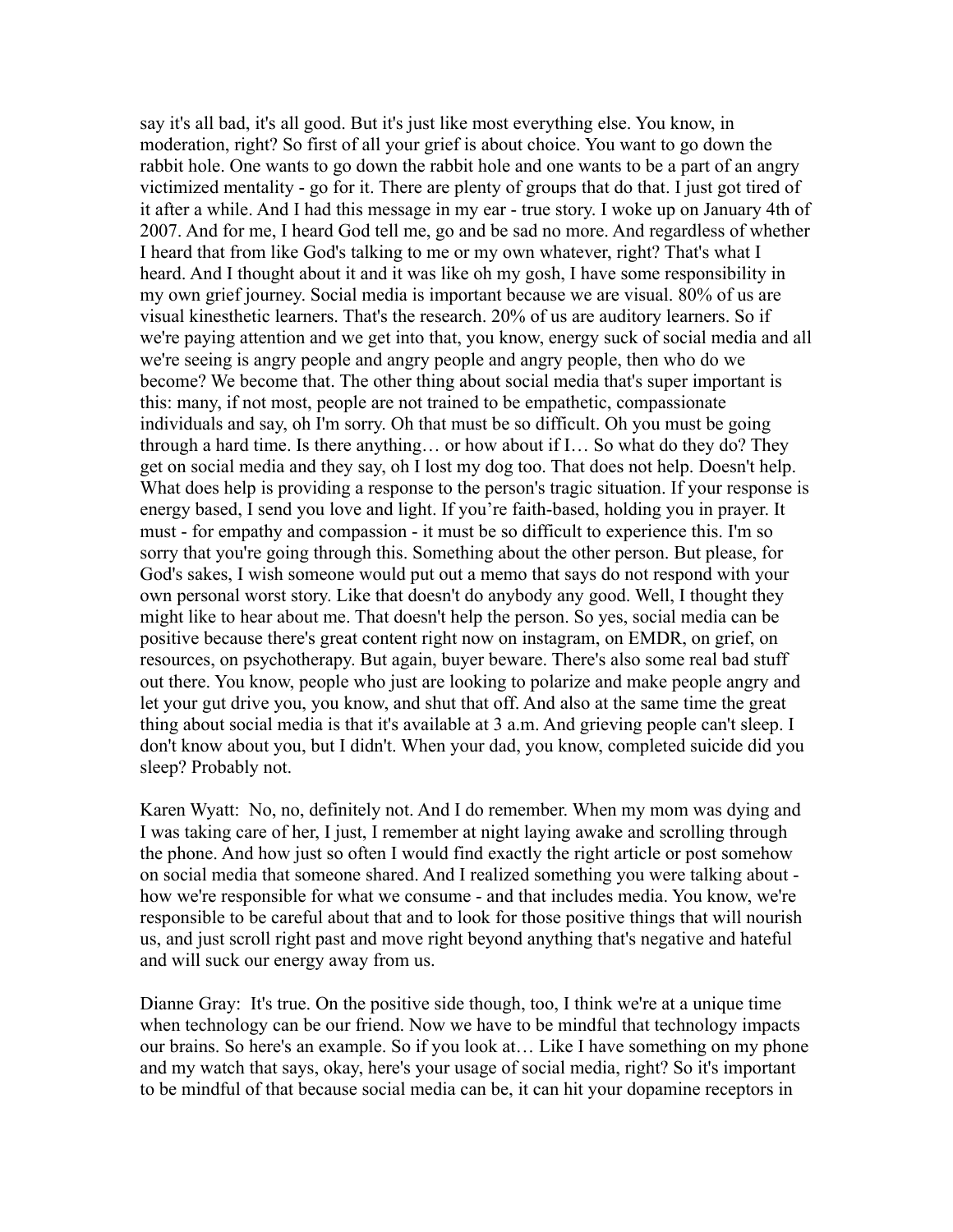your brain and say more and more and more and more and more. So if we're not mindful of our consumption, just like anything else, we can get on the wrong end of that. But with that said there's some great apps.

So I'd like to talk about apps real quick. Calm app is phenomenal, phenomenal. I like the water app. Some people like the fire in it. Some people like the meditation. It's a great app. The other thing is the tapping app. So tapping you'll see sometimes in the sponsored ads, right? It works. It's neuroscience. It actually works to reduce anxiety, helps improve sleep. I had a client called me last night late - a grief client whose mother completed suicide. And you know, I introduced him to the app and he said, I fell asleep, I fell asleep while I was doing the app. You know, so the technology is not the enemy. Technology can be amazingly helpful just like… You know, so I work for Acclivity Health Solutions. And you know in my life too, and they're a data analytics company. And we can use AI and machine learning and claims based data to do prognostication and help hospitals and hospices and PCP, you know, primary care providers understand when their patients are palliative care or hospice eligible.

Karen Wyatt: Which is amazing. Which is a huge breakthrough since that's one of our major issues in hospice care is not getting people admitted early enough in the course of their illness.

Dianne Gray: What I think that Acclivity also does and attack is it helps doctors that are on the fence. Well I don't know, I really don't want Mrs. Smith to go to hospice, or I'll just take care of her myself. It shows people, you know, hello this is her frailty and meds and all of these other things. And you know I want to give you a real life example really quickly of what not having that looks like. And you've seen this a lot. So in closing, I got a referral as an end of life doula. The family called me and they just didn't know what they wanted or needed but they got my name because I had helped somebody who's a celebrity. And I did a podcast for that person and she said that I had helped her with her mother's passing, which I did. So this person called me and said, you know my husband is 48 years old. And we've been asking our oncologist for a prognosis. They didn't use that word. But that's what they were asking; what do we expect? What's going to happen? Is my husband going to live? And he's down to 98 pounds. And I said well when is your next appointment? And they said it's actually tomorrow. And I said well why don't you ask your oncologist at a major city, major medical institution? Very well regarded, a very well regarded oncologist. Why don't you ask him if I can act as your trained patient advocate, patient navigator? Okay that would be wonderful. I said, ask him if you can facetime me into your thing. I'll sign whatever forms you need to sign, and we'll do it that way. So the family gets in there and no kidding. The wife is 43, the husband's 48. And they asked three times for prognosis. The first time the physician says - and again, with compassion and kindness. I'm not painting a picture that he's not compassionate, he's compassionate. He says, well are you sure you want to know now? I'm on my little phone here on facetime. And then the second time, are you sure? And the wife says, I'm sure. And I said, Dr. so and so would you like to speak with the patient himself - who was not able to eat? Etcetera etcetera. He'd been living in a rehabilitation center in a different part of New York and he had him come in by ambulance. And the father of the dad said I want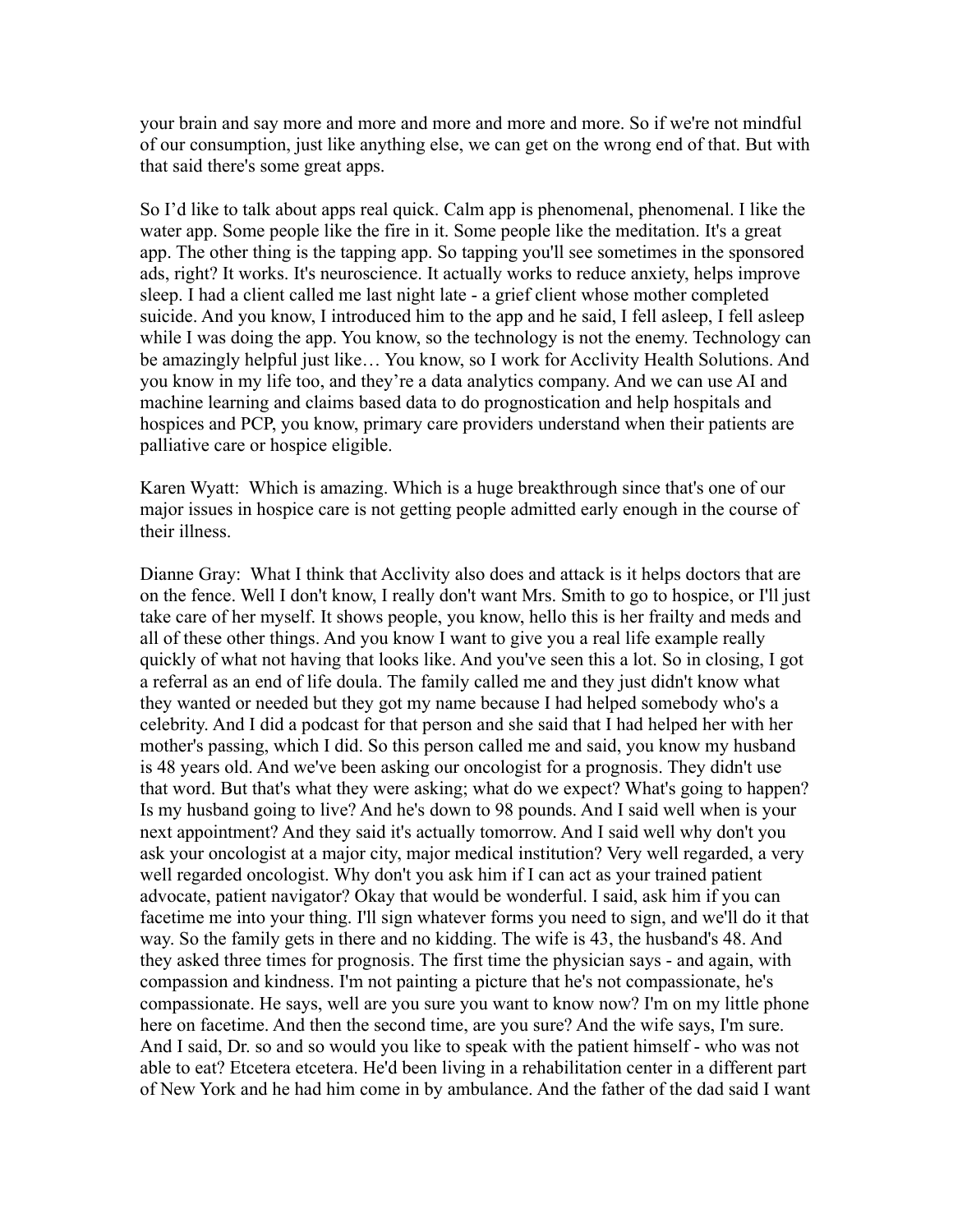to know when can I start my next round of treatment. I just need to eat some more. And the doctor said, ``So you really want to know your prognosis?" a third time. I about lost my mind. And I said Dr. so and so, this is the part where I'm gonna just interject for a minute. I said, they have a three year old and an eight year old. It is Thursday afternoon. He came in here by ambulance; he wants to know what to expect. You're the physician; you are the most trained person in the room. You have his records. I don't have his records. I'm acting as a communication facilitator here. That's it. I'm a non-medical professional. He's asking you to give him the information so he can make plans for his family. And I said, so please tell them something. He says for real, no kidding, I should have told you at last month's appointment that you had days to weeks to live. Major major major metropolitan medical center in New York City. And there was silence, and I said, so how would you like to proceed from here, Dr so and so? And he says, well maybe you can advise them. Bleeping kidding me?! I said, I can. But you're the physician. What would you like to suggest to them? Nothing came out of that man's mouth for 10 seconds, 15 seconds, 20 seconds. And finally I said, how about a palliative care consult? Because you and I know right? I mean you don't want to say, oh you're thinking you're coming in for treatment and then you're gonna tell them he's going to go on hospice in five seconds. So he says to him, well I think that's a great idea. I can get you a palliative care consult in two hours. Family waits. I call. And he said, by the way, I do think you're going to die in a couple of days.

Karen Wyatt: Oh my gosh.

Dianne Gray: I did a hospice referral myself because you can do that. I called the hospice that was down the street from their house. The guy went home, went straight into hospice on Thursday night and died on Tuesday. The brothers all flew in over the weekend. Kids were as prepared as anyone can be with having three days notice that daddy's gonna die And there it is. That's why I do these podcasts. That's why I work for the company I work for. It's despicable to me, and I could repeat that story using different cities, different doctors, different patients. And so could you. I find it despicable.

Karen Wyatt: Yeah. I was going to say that as well. That happens over and over again. And it's so tragic when we have palliative care available that could have been started at any time, any time in the course of that patient's treatment so that he's receiving the emotional, psychological, spiritual support that he and the family need to go through this process.

Dianne Gray: Or his wife could. Or he wouldn't have left the family \$30,000 in debt, which is the text I got from that family yesterday. I mean, it just is mind boggling. And so that's why I do these. And I wouldn't have known about the insurance reimbursement and all the protocols and all the pain management and all of how to navigate the system unless I went through all that mess for 12 to 14 years with my son, you know.

Karen Wyatt: Yeah. Yeah. So you have the gift of experience that tells you what you need to know to be helpful to people. But we have this major gap that we're working on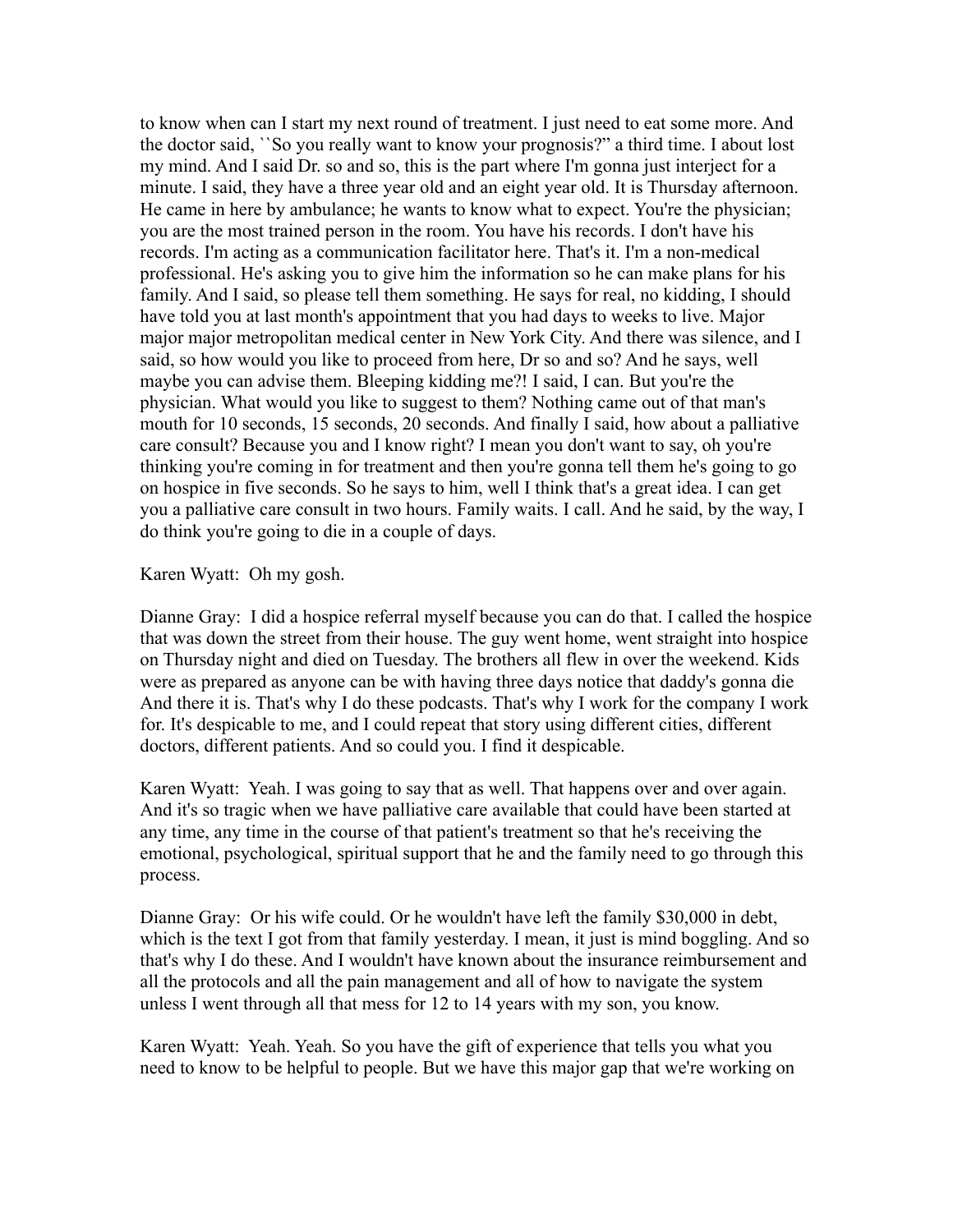within the medical system itself with physicians. But as you say, the data Acclivity is producing should be helpful as we try to educate the medical system.

Dianne Gray: It is, and I think there are a lot of things - and I want to be clear about this real quick, with physicians - they're not the enemy. They're - by and large - kind, compassionate, empathetic professionals who received less than one hour of training on how to have end-of-life communications with patients and families. They also are human beings and their own family members have died, or they have children at home, or they have their own families, and they don't want to be the one to tell somebody that quote "bad news." But I think that's starting to change. I think the shift is slow, agonizingly slow. But I do think that, with the emergence of companies like Acclivity, that you do have the analytics that helps prepare doctors and back it up. So that when they think that, maybe it's right there in their face if they use it, they can help transition them to hospice and palliative care, which the research shows provides comfort and may be a longer life by a couple of months.

Karen Wyatt: Exactly and helps their loved ones with the grief process as well. Just to come full circle back to grief again. It all makes sense. As you said right at the beginning about incorporating death and grief into all of our wellness care, including in the medical system. That will change everything when we're able to do that.

Dianne Gray: I agree. And we look at right now. We look at the catastrophe that is our mental health and our mental well being. I call it mental wellness. So let's look at that in our country. So think about the fact that palliative care is available, which includes a social worker, grief, and bereavement care and so on and so on. So you have a family that can receive palliative care. Like even the family I told you about with the gentleman with the rare disease and the fungal infection. He has been eligible for palliative care for four years. Not on palliative care. I did a palliative consult, got him a palliative consult. But still, I'm just one little person somewhere. Someone should have said, sir, you are a 12 on the pain scale, for gosh sakes. Let's get you a palliative consult because your wife is going through this too. It's crazy.

Karen Wyatt: Yeah. Well Dianne, I appreciate what you're doing to make a difference, and that's how it begins. Each one of us. We do what we can and try to have our impact on the system and change things as we go. So I'm appreciative for the work you're doing. And then also for you taking the time to have this conversation because we're just spreading these seeds, I guess in the world.

Dianne Gray: Well thank you. You're doing great work. I've followed your podcast and I like the people that you've, you know, had on that I've seen so far, with Dr. Mulder and some others. And I think what you do is you blend humanity as in the crosshairs with medicine and that's a hard thing to find sometimes. So thank you. Thank you for your work and thanks for having me on today. I appreciate it.

Karen Wyatt: Thank you, Dianne. And good luck to you as you go forward in your work.